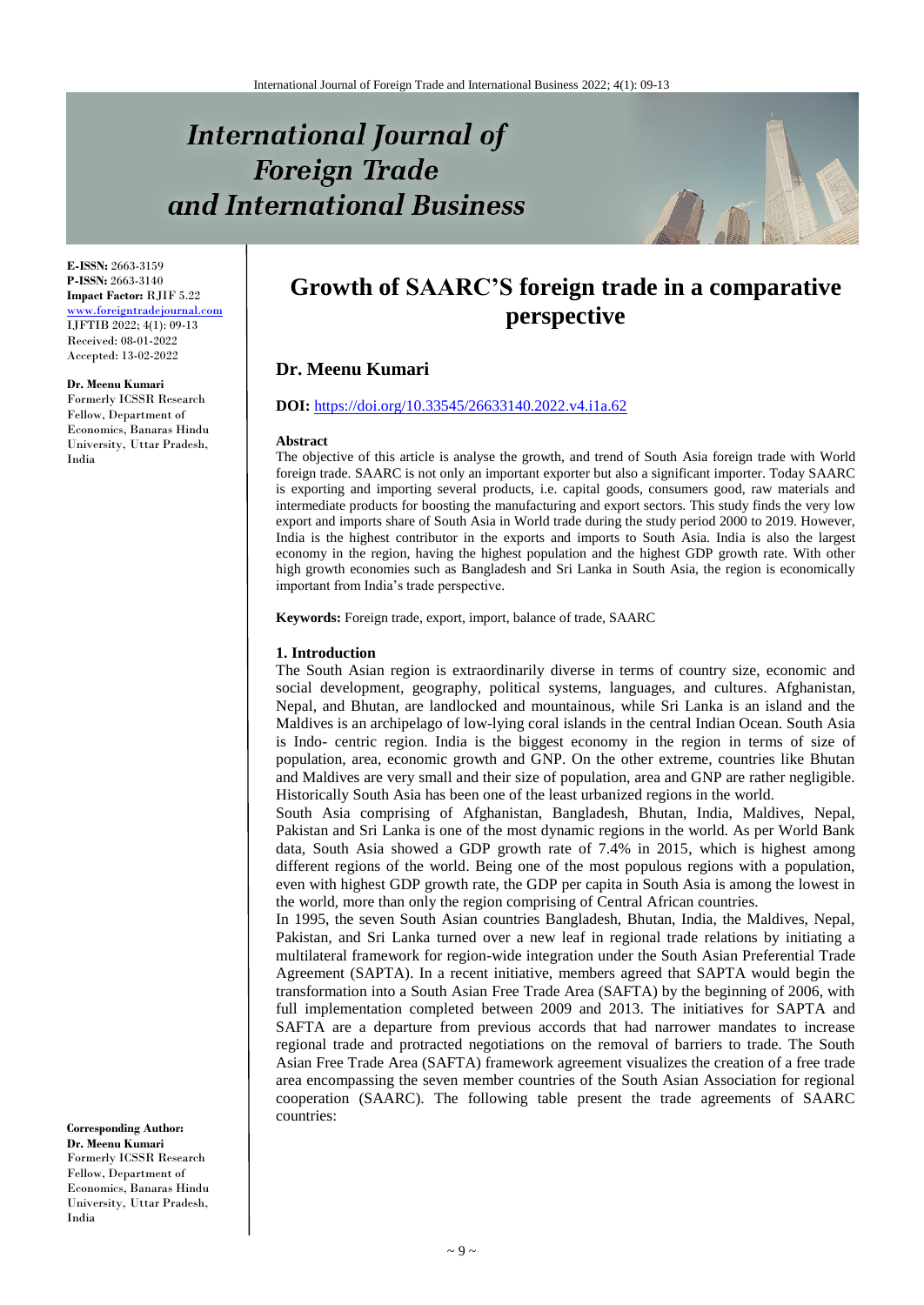| <b>Trade Agreements</b>                                       | <b>Countries</b>                                      |  |  |
|---------------------------------------------------------------|-------------------------------------------------------|--|--|
| India-Afghanistan PTA                                         | Afghanistan                                           |  |  |
| Strategic Partnership Agreement between Afghanistan and India | Afghanistan                                           |  |  |
| Trade agreement between India and Bangladesh                  | Bangladesh                                            |  |  |
| Agreement on Trade, Commerce and Transit with Bhutan          | Bhutan                                                |  |  |
| India-Maldives Trade Agreement with Maldives                  | Maldives                                              |  |  |
| Treaty of Trade with Nepal                                    | Nepal                                                 |  |  |
| India-Sri Lanka Free Trade Agreement                          | Sri Lanka                                             |  |  |
| South Asian Free Trade Agreement (SAFTA) with SAARC countries | India, Afghanistan, Bangladesh, Bhutan, Maldives, Sri |  |  |
|                                                               | Lanka, Nepal, Pakistan                                |  |  |

#### **Table 1:** Trade Agreements of SAARC countries

# **2. Review of Literature**

Aggarwa & Mukharji (2007) observed that the shift in India's trade policy from import substitution toward trade promotion. External shocks such as the end of Cold War created a situation where India could not depend on the security benefits derived from the Cold War balance of power. External shocks have helped changed the strategic and economic context. The changed international and domestic context first pushed India toward trade promotion with the U.S. and countries friendly to the U.S. Subsequently, when the multilateral system seemed inadequate for India's trade promotion, it pushed for bilateral and minilateral agreements. Chandran (2013) [1] examined the volume and composition of trade by the SAARC countries for the year 2012. This study also examined the direction of individual member countries of SAARC and identified top ten trade partners with them. It was found that intra-regional trade among SAARC countries is low compared to other regional groupings in Asia and rest of the world. It remained stagnant for the entire period of its existence ranging from 4 to 6 percent. This shows that SAARC has not made significant strides in regional integration and continues as a shallow integration for a long period of time. Ahmad *et al*. (2016) [2] India's current account deficit is higher because import of goods is higher than its export of goods. The reason behind it firstly, being negative or slow growth rate of manufacturing sectors and secondly, the item exported from India is mainly agriculture items. Further it was also analysed India's trade relationship with developed countries and found that it was unfavourable and requirement of import are increasing day by day because of high demand of population. In case of SAARC nations the India's trade favourable and its export is higher than import. Kumar  $(2009)$  <sup>[5]</sup> the potential politicaleconomic and strategic gains from SAARC for all member countries have increased significantly. As the largest economy of the region, it is imperative and an opportune time for India to take a lead in building an environment of trust among SAARC members, which would encourage greater commitment to regional integration by all. India stands to gain substantially from greater economic integration in the region, in terms of both economic and noneconomic or strategic payoffs. Taneja (2004) <sup>[6]</sup> mentioned in her study that South Asia is the least integrated region in comparison to other regions like Europe, Latin America, East Asia. On the other hand, the share of India in total regional trade has increased over the years, which shows that if India and Pakistan can tap more potential, SAARC intraregional trade would reach newer heights.

# **3. Objective of the Study**

The main objective of the study is to analyse the growth of SAARC Asian countries and the relationship of the India's foreign trade with south Asian countries.

#### **4. Research Methodology**

The study is based on secondary data. To identifying the growth trend of SAARC countries, data have been collected from the UN comrade database, SAARCSTAT, and Ministry of Commerce, Government of India.

# **4.1 Growth of South Asia Foreign Trade**

As we know, foreign trade has very important role in the economic development of a nation. It is the trade of a country in which goods and services exchange from one to another country. The foreign trade of South Asia has expanded rapidly with the world and the volume of trade has also increased. South Asia trade has been studied into two parts namely export and import. Table 1 provides the information of south Asian countries exports share in world export during 2006 to 2019.

**Table 2:** Growth of South Asia Foreign Trade

| Year | <b>Exports</b> | <b>Export Annual growth</b> | <b>Imports</b> | <b>Import Annual growth</b> | <b>Export/Import Ratio</b> | <b>Balance of Trade</b> |
|------|----------------|-----------------------------|----------------|-----------------------------|----------------------------|-------------------------|
| 2006 | 236331         | 24.89                       | 281881.3       | 18.99                       | 83.84                      | $-45550.3$              |
| 2007 | 279147.3       | 18.11                       | 344564.1       | 22.23                       | 81.01                      | $-65416.8$              |
| 2008 | 354972.7       | 27.16                       | 467114.6       | 35.56                       | 75.99                      | $-112142$               |
| 2009 | 285580.5       | $-19.54$                    | 380733.5       | $-18.49$                    | 75.00                      | $-95153$                |
| 2010 | 378956.5       | 32.69                       | 507008.7       | 33.16                       | 74.74                      | $-128052$               |
| 2011 | 497279.3       | 31.22                       | 641514.5       | 26.52                       | 77.51                      | $-144235$               |
| 2012 | 466433.1       | $-6.20$                     | 662133.9       | 3.21                        | 70.44                      | $-195701$               |
| 2013 | 472323.7       | 1.26                        | 629470.6       | $-4.93$                     | 75.03                      | $-157147$               |
| 2014 | 486631.2       | 3.02                        | 644384.9       | 2.36                        | 75.51                      | $-157754$               |
| 2015 | 405321.6       | $-16.70$                    | 561549.6       | $-12.85$                    | 72.17                      | $-156228$               |
| 2016 | 405097.5       | $-0.05$                     | 534126.9       | $-4.88$                     | 75.84                      | $-129029$               |
| 2017 | 463199         | 14.34                       | 652300.2       | 22.12                       | 71.01                      | $-189101$               |
| 2018 | 505382.5       | 9.10                        | 730749.1       | 12.02                       | 69.15                      | $-225367$               |
| 2019 | 467476.5       | $-7.50$                     | 680805.2       | $-6.83$                     | 68.66                      | $-213329$               |

**Source:** Data is compiled from UNCTAD Stat Database.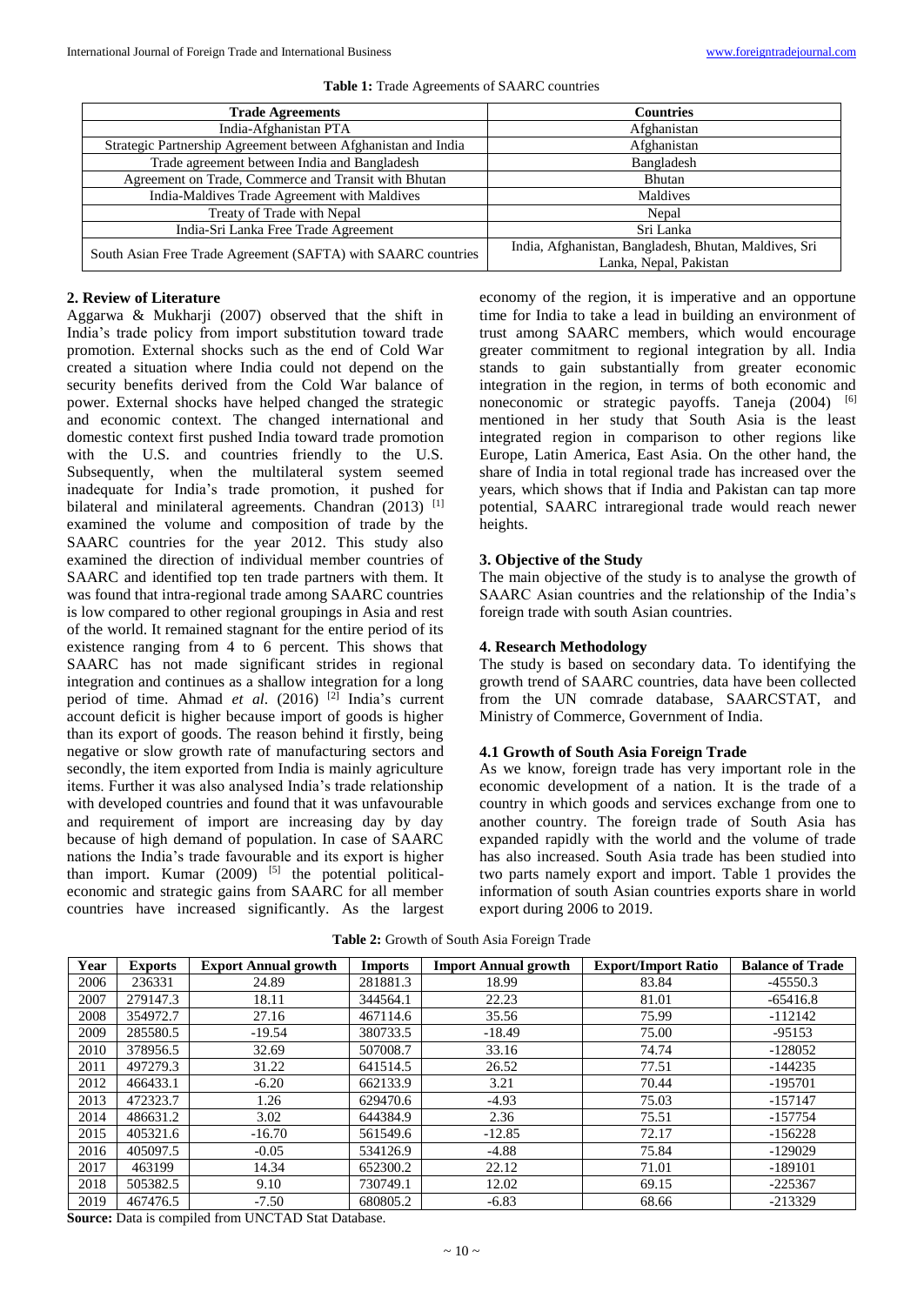Table 2 shows the growth trend of foreign Trade since the year 2006-2019. Foreign trade in South Asia by observing the trend of exports, it can be said that the South Asian countries has emerged as dynamic in terms of trade. If we see the trend of exports, it is consistently increasing over the years.

In five year (2009, 2012, 2015, 2016, 2019) annual growth rate showed negative growth rate of exports having -19.54 percent, -6.20 percent, -16.70 percent, -0.05 percent and - 7.50 percent respectively. Thus, total South Asia export growth rate was 24.89 percent in 2006 and declined by -7.50 percent in 2019.

As regards to imports growth rate, in five year (2009, 2013, 2015, 2016, 2019) annual growth rate showed negative growth rate of imports having -18.49 percent, -4.93 percent, -12.85 percent, -4.88 percent and -6.83 percent respectively. Thus, total South Asia import growth rate was 18.99 percent in 2006 and declined by -6.83 percent in 2019.

# **4.2 SAARC Trade share in world trade**

Relative share in world export is one of the important determinant of measuring the competitive performance and strength of a nation. Table 03 shows SAARC's share in world exports during 2000 to 2019.

| Year | <b>Bangladesh</b> | <b>Bhutan</b> | India | <b>Maldives</b> | <b>Nepal</b> | Pakistan | Sri Lanka | <b>Afghanistan</b> | <b>Total SAARC</b> |
|------|-------------------|---------------|-------|-----------------|--------------|----------|-----------|--------------------|--------------------|
| 2000 | 0.002             | 0.099         | 0.001 | 0.656           | 0.001        | 0.012    | 0.139     | 0.084              | 0.998              |
| 2001 | 0.001             | 0.098         | 0.001 | 0.699           | 0.001        | 0.011    | 0.149     | 0.077              | 1.041              |
| 2002 | 0.001             | 0.094         | 0.001 | 0.757           | 0.002        | 0.008    | 0.152     | 0.072              | 1.091              |
| 2003 | 0.001             | 0.092         | 0.001 | 0.776           | 0.002        | 0.008    | 0.157     | 0.067              | 1.108              |
| 2004 | 0.003             | 0.090         | 0.001 | 0.830           | 0.001        | 0.008    | 0.145     | 0.062              | 1.144              |
| 2005 | 0.003             | 0.088         | 0.002 | 0.948           | 0.001        | 0.008    | 0.152     | 0.060              | 1.266              |
| 2006 | 0.003             | 0.097         | 0.003 | 1.004           | 0.001        | 0.006    | 0.139     | 0.056              | 1.314              |
| 2007 | 0.003             | 0.088         | 0.004 | 1.070           | 0.001        | 0.006    | 0.127     | 0.055              | 1.358              |
| 2008 | 0.003             | 0.095         | 0.003 | 1.206           | 0.002        | 0.005    | 0.125     | 0.052              | 1.494              |
| 2009 | 0.003             | 0.120         | 0.003 | 1.313           | 0.001        | 0.006    | 0.139     | 0.058              | 1.647              |
| 2010 | 0.002             | 0.125         | 0.004 | 1.479           | 0.001        | 0.005    | 0.139     | 0.056              | 1.814              |
| 2011 | 0.002             | 0.133         | 0.003 | 1.651           | 0.001        | 0.005    | 0.138     | 0.055              | 1.992              |
| 2012 | 0.002             | 0.135         | 0.002 | 1.603           | 0.001        | 0.004    | 0.132     | 0.050              | 1.934              |
| 2013 | 0.002             | 0.153         | 0.002 | 1.661           | 0.001        | 0.004    | 0.132     | 0.053              | 2.013              |
| 2014 | 0.003             | 0.159         | 0.003 | 1.697           | 0.001        | 0.004    | 0.130     | 0.059              | 2.06               |
| 2015 | 0.003             | 0.195         | 0.003 | 1.618           | 0.001        | 0.004    | 0.133     | 0.063              | 2.024              |
| 2016 | 0.003             | 0.217         | 0.003 | 1.648           | 0.001        | 0.004    | 0.126     | 0.064              | 2.071              |
| 2017 | 0.004             | 0.202         | 0.003 | 1.686           | 0.001        | 0.004    | 0.121     | 0.064              | 2.088              |
| 2018 | 0.004             | 0.201         | 0.003 | 1.667           | 0.001        | 0.004    | 0.120     | 0.061              | 2.064              |
| 2019 | 0.005             | 0.207         | 0.003 | 1.712           | 0.001        | 0.005    | 0.123     | 0.063              | 2.122              |

**Table 3:** Share of SAARC countries in World Exports (Value in Percentage)

**Source:** Data is compiled from UNCTAD Stat Database.

As table shows the trend in the share of SAARC countries in the world export, it is evident from the table that the SAARC share in the world export has improved in the recent years. However, there has been a gradual pickup in share in total world exports but still lower share of SAARC countries in total world exports. SAARC's share in world export varied between .99 in 2000 to the highest rate of 2.12 percent in 2019.

Similarly, the share of SAARC countries in total world imports picked up in recent years.

**Table 4:** Share of SAARC countries in World Imports (Value in Percentage)

| Year | <b>Bangladesh</b> | <b>Bhutan</b> | India | <b>Maldives</b> | <b>Nepal</b> | Pakistan | Sri Lanka | <b>Afghanistan</b> | <b>Total SAARC</b> |
|------|-------------------|---------------|-------|-----------------|--------------|----------|-----------|--------------------|--------------------|
| 2000 | 0.017             | 0.133         | 0.002 | 0.774           | 0.005        | 0.023    | 0.163     | 0.094              | 1.215              |
| 2001 | 0.026             | 0.140         | 0.002 | 0.785           | 0.006        | 0.022    | 0.158     | 0.093              | 1.237              |
| 2002 | 0.036             | 0.128         | 0.002 | 0.848           | 0.005        | 0.021    | 0.168     | 0.091              | 1.304              |
| 2003 | 0.027             | 0.134         | 0.003 | 0.932           | 0.006        | 0.022    | 0.167     | 0.085              | 1.379              |
| 2004 | 0.022             | 0.126         | 0.004 | 1.052           | 0.006        | 0.020    | 0.189     | 0.084              | 1.508              |
| 2005 | 0.022             | 0.128         | 0.003 | 1.325           | 0.006        | 0.021    | 0.235     | 0.081              | 1.826              |
| 2006 | 0.022             | 0.129         | 0.003 | .443            | 0.007        | 0.020    | 0.241     | 0.083              | 1.951              |
| 2007 | 0.021             | 0.130         | 0.003 | 1.611           | 0.007        | 0.021    | 0.229     | 0.079              | 2.106              |
| 2008 | 0.018             | 0.144         | 0.003 | 1.949           | 0.008        | 0.021    | 0.257     | 0.084              | 2.488              |
| 2009 | 0.026             | 0.172         | 0.004 | 2.026           | 0.007        | 0.034    | 0.249     | 0.079              | 2.6                |
| 2010 | 0.033             | 0.180         | 0.005 | 2.271           | 0.007        | 0.033    | 0.245     | 0.087              | 2.864              |
| 2011 | 0.035             | 0.196         | 0.005 | 2.518           | 0.007        | 0.031    | 0.238     | 0.109              | 3.144              |
| 2012 | 0.048             | 0.183         | 0.005 | 2.624           | 0.008        | 0.032    | 0.236     | 0.102              | 3.242              |
| 2013 | 0.045             | 0.195         | 0.004 | 2.453           | 0.009        | 0.034    | 0.235     | 0.094              | 3.073              |
| 2014 | 0.040             | 0.215         | 0.004 | 2.429           | 0.010        | 0.039    | 0.249     | 0.101              | 3.092              |
| 2015 | 0.046             | 0.251         | 0.006 | 2.356           | 0.011        | 0.039    | 0.264     | 0.113              | 3.089              |
| 2016 | 0.040             | 0.276         | 0.006 | 2.232           | 0.013        | 0.055    | 0.289     | 0.118              | 3.031              |
| 2017 | 0.042             | 0.293         | 0.005 | 2.502           | 0.013        | 0.057    | 0.321     | 0.116              | 3.353              |
| 2018 | 0.037             | 0.305         | 0.005 | 2.594           | 0.014        | 0.064    | 0.303     | 0.112              | 3.437              |
| 2019 | 0.038             | 0.306         | 0.005 | 2.523           | 0.014        | 0.064    | 0.261     | 0.103              | 3.317              |

**Source:** Data is compiled from UNCTAD Stat Database.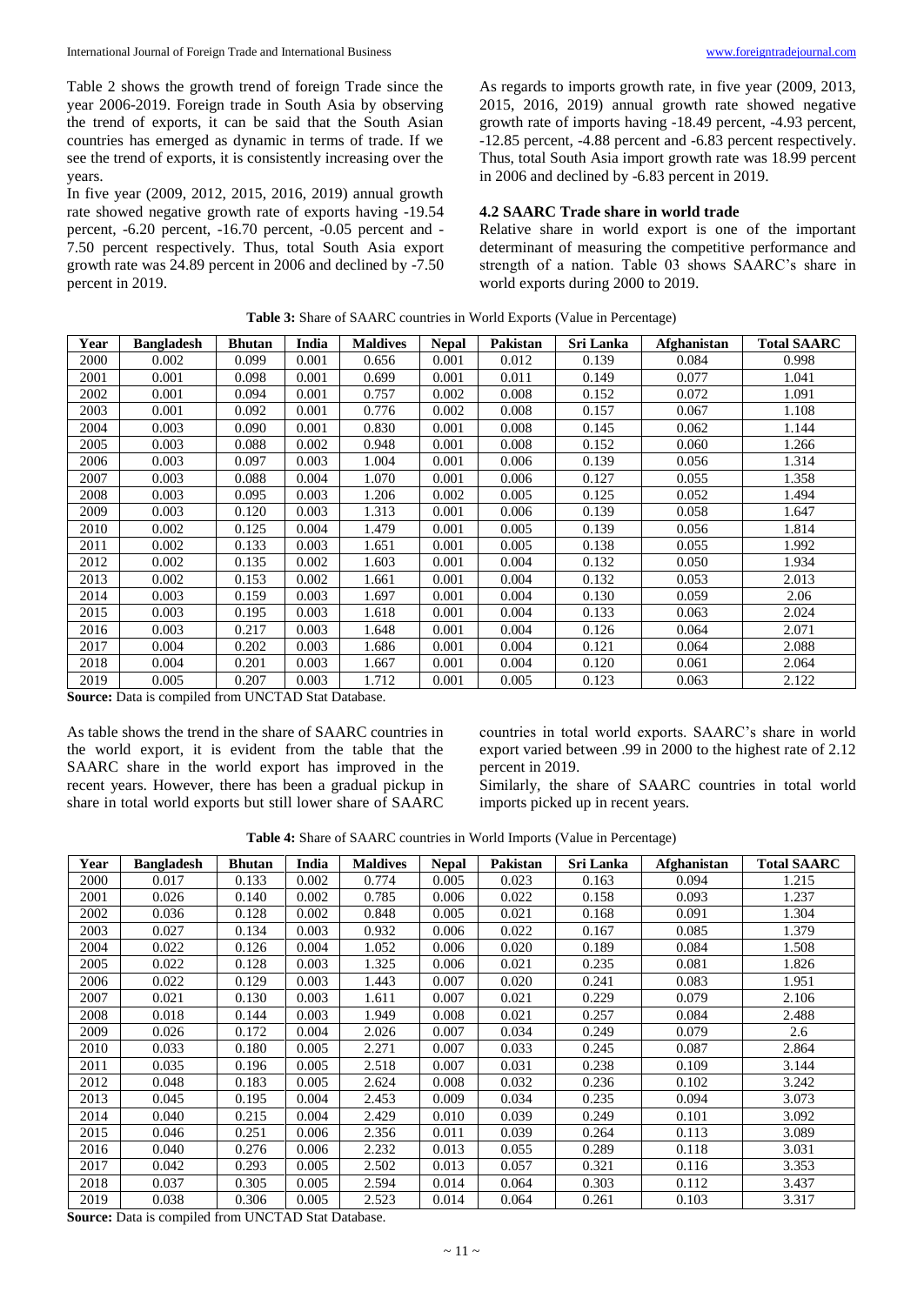

**Fig 1:** SAARC Trade Share In World Trade

#### **4.3 India's Trade Relationship within South Asia**

Within South Asia, India is the most dominant country. Out of total imports of USD 510 billion, imports into India (from outside the region) were USD 391 billion, thereby accounting for 77% of the total imports into South Asia. Similarly, with total exports of USD 264 billion (to outside the region), India contributed 80% of the total exports of USD 329 billion from South Asia.

In addition to being the highest contributor to the exports

and imports to/from South Asia, India is also the largest economy in the region, having the highest population and the highest GDP growth rate. With other high growth economies such as Bangladesh and Sri Lanka in South Asia, the region is economically important from India's trade perspective.

India-South Asia trade in the last 5 years is summarised in the figure and table below:



**Source:** Directorate General of Foreign Trade, Ministry of Commerce, Government of India.

**Fig 2:** Trend of India and South Asia Trade

**Table 5:** Growth rate of India-South Asia Trade

| Growth Rate (in percentage) |         |         |         |         |  |  |  |
|-----------------------------|---------|---------|---------|---------|--|--|--|
|                             | 2013-14 | 2014-15 | 2015-16 | 2016-17 |  |  |  |
| Imports                     | $-8%$   | 19%     | 2%      | $-6%$   |  |  |  |
| <b>Exports</b>              | 16%     | 17%     | $-9\%$  | 3%      |  |  |  |
| <b>Total Trade</b>          | 12%     | 17%     | $-8\%$  | 1%      |  |  |  |
| Trade Balance               | 21%     | 17%     | $-11\%$ | 4%      |  |  |  |

**Source:** Directorate General of Foreign Trade, Ministry of Commerce, Government of India.

# **4.4 Trend of India South Asia trade over the years**

- 1. The imports into India from South Asia have not shown any substantial increase, except in 2014-15 when imports increased by around 19%.
- 2. On the other hand, the exports to South Asia have shown a consistent increase, except in 2015-16 where there was a decline in the quantum of exports by 9%, probably due to global factors.
- 3. Consequently, the bilateral trade jumped by 12% in